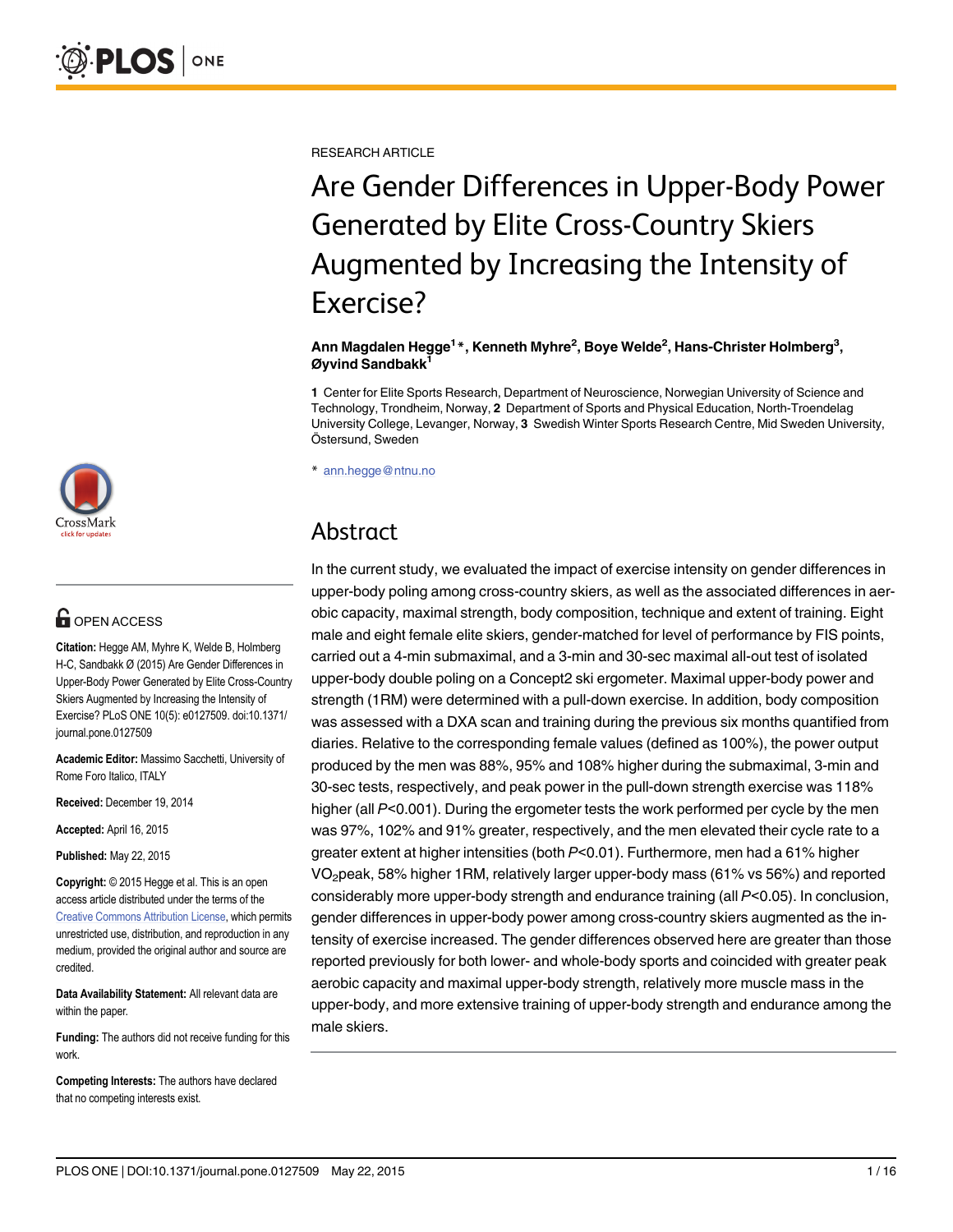# <span id="page-1-0"></span>Introduction

The endurance sport of cross-country skiing involves the whole body, with the workload shared between the upper and lower extremities in a manner that varies with terrain, skiing speed, technique utilized and capacity of the skier. Recently, gender differences in crosscountry skiing performance have been reported to become more pronounced as the contribution of poling increases  $[1]$  $[1]$ , indicating that these differences may primarily be caused by the upper body. With the double-poling technique, where all propulsion is generated through the poles, gender differences in absolute power were as high as 67%, compared to 62% and 58% with the G3 skating and diagonal stride techniques, respectively, where the contribution of the legs is greater, and only 54% during running, where all propulsion is generated by the legs [[1\]](#page-13-0).

This gender difference during running is comparable to the gender differences observed in other endurance sports that rely on leg propulsion  $[2-4]$  $[2-4]$  $[2-4]$  $[2-4]$ . Furthermore, these gender differences appear to be independent of exercise duration [[4\]](#page-13-0), which is also the case for roller ski skating with the G3 technique, where the workload is shared relatively equally between the upper and lower extremities [\[5](#page-13-0)]. Whether such gender differences are independent of the duration and intensity during upper-body exercise as well remains to be examined. However, since previous research revealed that gender differences in strength and power are greater for the upper than lower extremities [\[6](#page-14-0), [7\]](#page-14-0), it can be expected that increasing intensity further accentuates these differences with exercise that solely involves the upper body.

Previously, a large proportion of the gender difference in endurance performance has been attributed to the greater aerobic capacity of men, resulting from their higher levels of hemoglobin and more extensive muscle mass [[8,](#page-14-0) [9\]](#page-14-0). Indeed, gender differences in endurance performance are reduced by normalization for fat-free or lean mass, which often actually obliterates these differences in sprint performance  $[10, 11]$  $[10, 11]$  $[10, 11]$ . Although the impact of such normalization on leg work is clear, findings on its impact with respect to upper-body power and strength perfor-mance are less consistent [[6,](#page-14-0) [12](#page-14-0)–[14](#page-14-0)].

In one report on recreationally active men and women, the men were found to have relatively more muscle mass in their upper body  $[15]$  $[15]$  $[15]$ . If this is also the case for athletes with a welltrained upper body, gender differences in the performance of upper-body exercise may be expected to be greater than those associated with leg exercise. In addition to such biological differences, there may also be gender differences with regards to training, especially in the case of cross-country skiing. Daily training involves varying terrain, as well as different modes of exercise (e.g., skiing, running, cycling) and skiing techniques (classical and skating, with all their sub-techniques). Consequently, differences in the distribution of upper- and lower-body loading during training may augment the physiological differences, as well as differences in skiing technique between men and women.

The primary aim of the current study was to test the hypotheses that gender differences in power production by cross-country skiers performing isolated upper-body poling are significantly enhanced by elevating the intensity, that these differences are greater than those previously reported in connection with lower- and whole-body exercise, and that they coincide with corresponding differences in the upper-body aerobic capacity, strength and muscle mass. For this purpose we compared power production, peak aerobic capacity, maximal strength, body composition, technique and the extent of training between elite male and female crosscountry skiers.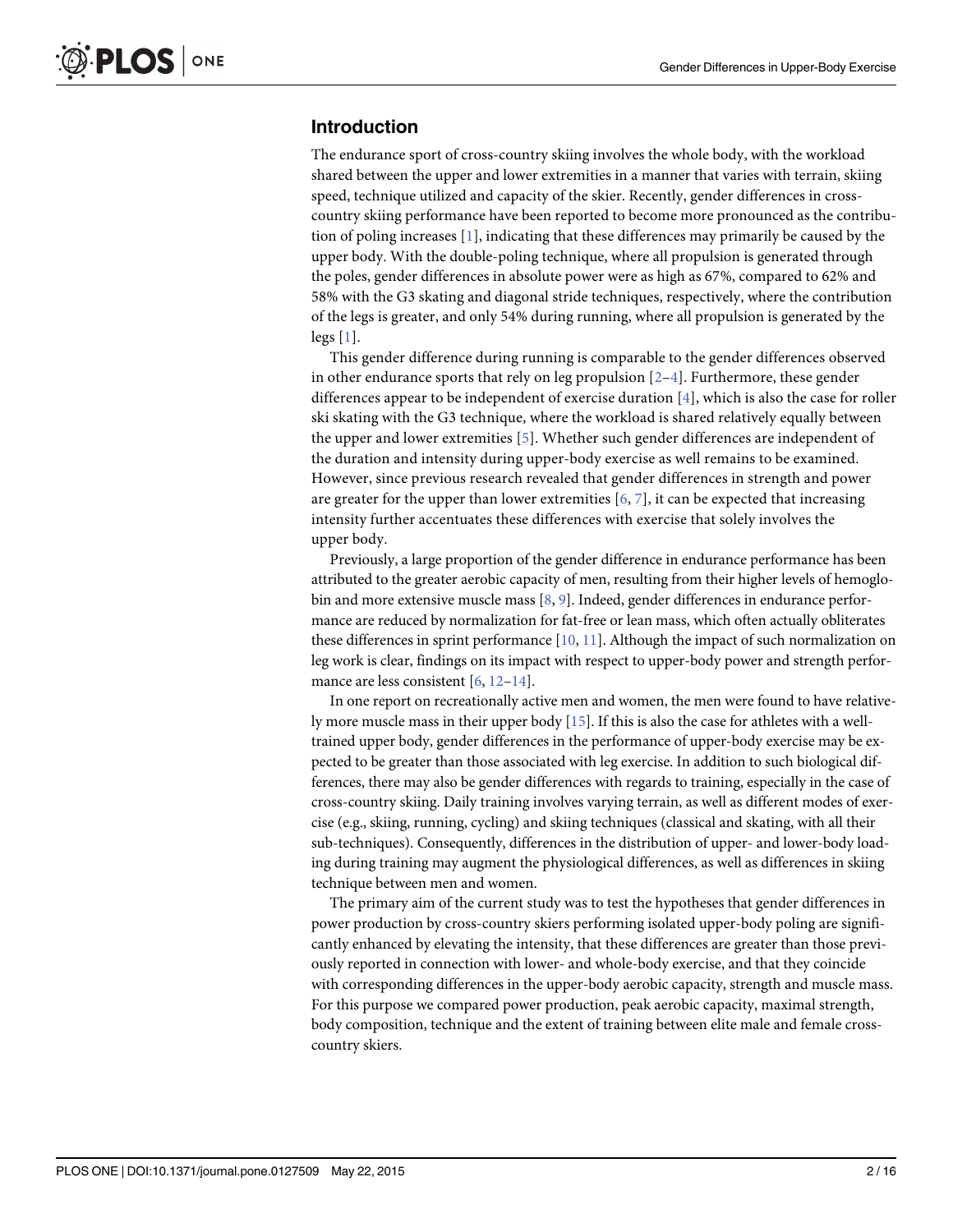### <span id="page-2-0"></span>Methods

#### **Subjects**

The eight male and eight female elite Norwegian cross-country skiers, who participated in this study, all competed at the national and international level and men and women were matched for performance on the basis of their average International Ski Federation's (FIS) ranking points  $[1, 5]$  $[1, 5]$  $[1, 5]$  $[1, 5]$ . Their characteristics are documented in Table 1.

### Ethics statement

The experimental procedures were approved by the Regional Ethics Committee for Medical and Health Research in Trondheim, and the protocol and procedures were verbally explained to each subject prior to obtaining written consent to participate.

### Experimental design

All skiers completed a 4-min submaximal test, a 3-min maximal performance test and a 30-s all-out test employing isolated upper-body poling on a ski ergometer, all in a single session. Power output, kinematics and cardiorespiratory variables were monitored continuously, and the blood lactate concentration was assessed after each test. On another day, peak power and maximal strength (1RM) were tested utilizing a pull-down exercise designed to imitate the double-poling movement. In addition, body composition (as determined by a DXA scan) and information on training during the six months prior to testing (May-October) were collected from training diaries. All tests were performed within a four-week period before the start of the cross-country skiing season, and all skiers were familiar with the ski ergometer from use in their daily training.

### Instruments and materials

Upper-body poling was performed on a modified Concept2 SkiErg apparatus (Morrisville, VT, USA), with the flywheel set at the lowest possible drag. The skiers sat on an elevated bench, in front of the SkiErg in order to isolate the lower body from the double-poling movement (see [Fig 1A](#page-3-0)). The distance between the bench and ergometer and elevation of the bench were adjusted to the height of each individual skier, so that the angles at the elbow, shoulder, hip and knee in the starting position were the same for all participants. The seat of the bench was horizontal and the back rest at a 120° angle to the seat. The skier's pelvis was strapped to the back

Table 1. Anthropometric, physiological, training and performance characteristics (means ± SD) of the 8 male and 8 female elite cross-country skiers who participated in the study.

|                          | Men             | Women          |
|--------------------------|-----------------|----------------|
| Age (yrs)                | $20.4 \pm 2.2$  | $22.7 \pm 3.2$ |
| Body height (cm)         | $183 \pm 4*$    | $170 \pm 6$    |
| Body mass (kg)           | $78.4 \pm 7.3*$ | $65.2 \pm 5.9$ |
| $VO2max (mL min-1 kg-1)$ | $73.9 \pm 5.3*$ | $62.0 \pm 1.5$ |
| Training hours per year  | $614 \pm 93$    | $598 \pm 93$   |
| FIS points               | $128 \pm 48$    | $131 \pm 36$   |

FIS International Ski Federation

\* Significantly different from the corresponding value for women

doi:10.1371/journal.pone.0127509.t001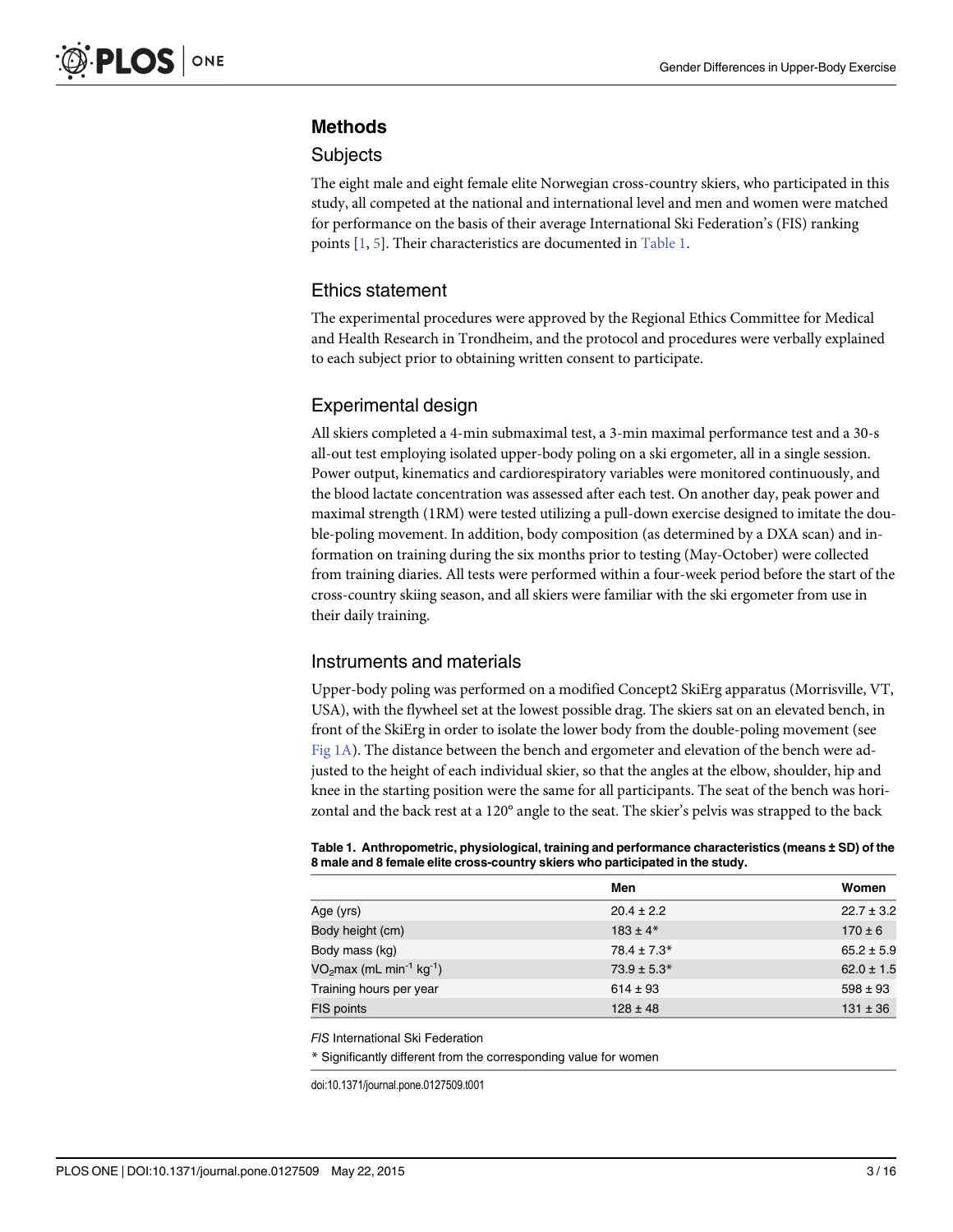



doi:10.1371/journal.pone.0127509.g001

<span id="page-3-0"></span>**OF PLOS** ONE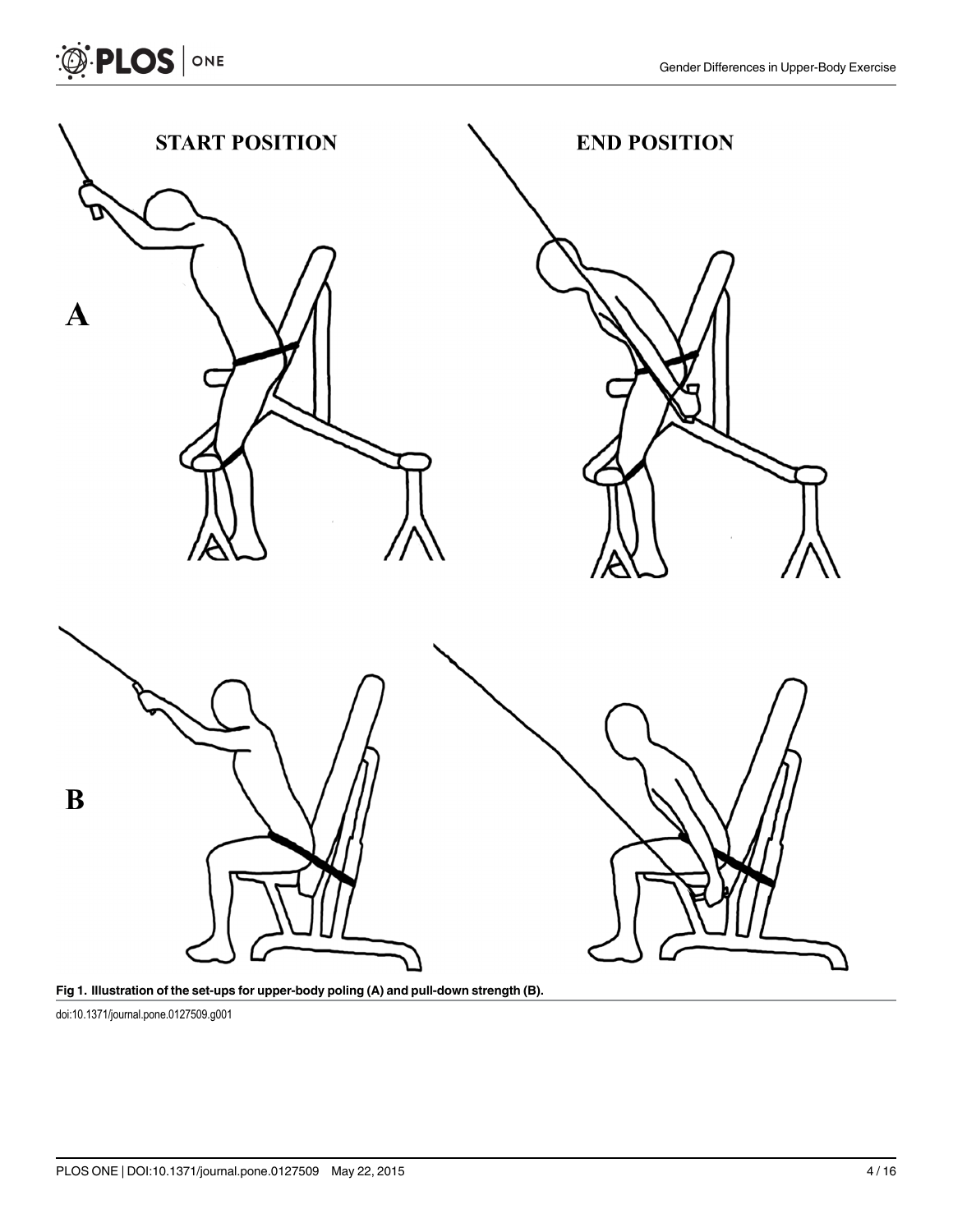<span id="page-4-0"></span>rest, allowing free motion of the entire upper body. Additional straps around the knees locked the ankle and knee joints, thereby minimizing the contribution of the legs.

Activation of the m. vastus lateralis, m. biceps femoris and m. gastrocnemius lateralis, measured by surface electromyography (Noraxon USA Inc., Scottsdale, AZ, USA) according to SENIAM guidelines [[16](#page-14-0)], was shown to be negligible. Power output and cycle rate were monitored by the ergometer's internal software and validated using a force cell (Noraxon USA Inc., Scottsdale, AZ, USA) situated on the rope of the pulling device and a motion capture system consisting of infra-red Oqus cameras (Qualisys AB, Gothenburg, Sweden).

Pull-down strength ([Fig 1B\)](#page-3-0) was tested on an adjustable bench placed in front of a pulldown apparatus with the same handles as on the Concept2 SkiErg. The back rest was at a  $\sim$ 120° angle with the seat. The skier sat on the bench with a  $\sim$ 90° angle at the knees and was strapped around the hips to isolate the upper body. In this way, the movement in the strength test was similar to that of poling. The friction in the cable apparatus, as measured with the Noraxon force cell, did not change with increasing weight. Peak power in Watts was assessed with a linear encoder and analyzed with the corresponding acquisition software (MuscleLab, Ergotest Technology AS, Langesund, Norway).

Respiratory variables were assessed employing open-circuit indirect calorimetry, with expired gas passing through the mixing chamber being monitored continuously (Oxycon Pro apparatus, Jaeger GmbH, Hoechberg, Germany). This instrument was calibrated against both ambient air and a commercial mixture of  $O_2$  (16.00%) and  $CO_2$  (5.85%) at the start of each test day. The  $O_2$  and  $CO_2$  contents of the ambient air were recorded and the flow transducer was calibrated using a 3-L high-precision calibration syringe (Calibration syringe D, SensorMedics, Yorba Linda, CA, USA). Heart rate (HR) was monitored continuously with a Suunto t6c heart rate monitor (Suunto Oy, Vantaa, Finland) and synchronized with the VO<sub>2</sub> measuring system. Blood samples (20 μL) from the fingertip were analyzed using the Biosen C-Line Sport lactate assay system (EKF-diagnostic GmbH, Magdeburg, Germany).

Movements of the upper body were monitored in three dimensions by the Qualisys motion capture system. Seven Oqus cameras recorded the positions of 12 passive reflectors on the upper body and ski ergometer at a rate of 100 frames per second and for a total of 30 seconds. These reflectors were positioned on the joints at the wrist (styloid process of the ulna), elbow (lateral epicondyle of the humerus), shoulder (lateral end of the acromion process) and hip (the greater trochanter) on the left side of the body only, as well as at the fixed origin of the pulling ropes at the top of the ergometer and just above the handles at the end of these ropes. Since the poling movement was regarded as symmetrical, the markers were placed only on one side of the body.

These markers provided coordinates in the X (mediolateral), Y (anteroposterior), and Z (vertical) planes, but for simplicity, only flexion-extension movements were taken into consideration, i.e., movement in the X direction was disregarded. Angular velocity was calculated by differentiation of the positional data using a 5-point filter. The kinematic data were low-pass filtered with a cut-off frequency of 25 Hz (8th-order, zero-lag Butterworth). The data were collected in acquisition software (Qualisys Track Manager) and then evaluated in a MATLAB (R2013a) program designed specifically for the analysis of the double-poling movement on the Concept2 ski ergometer.

#### Test protocols

A 10-min run on a treadmill and a 10-min movement-specific low-intensity warm-up (both at <75% of HRmax) were performed on the ski ergometer. Thereafter, each skier completed a 4-min submaximal stage of double poling at a low intensity (~75% of HRmax and 13 on Borg's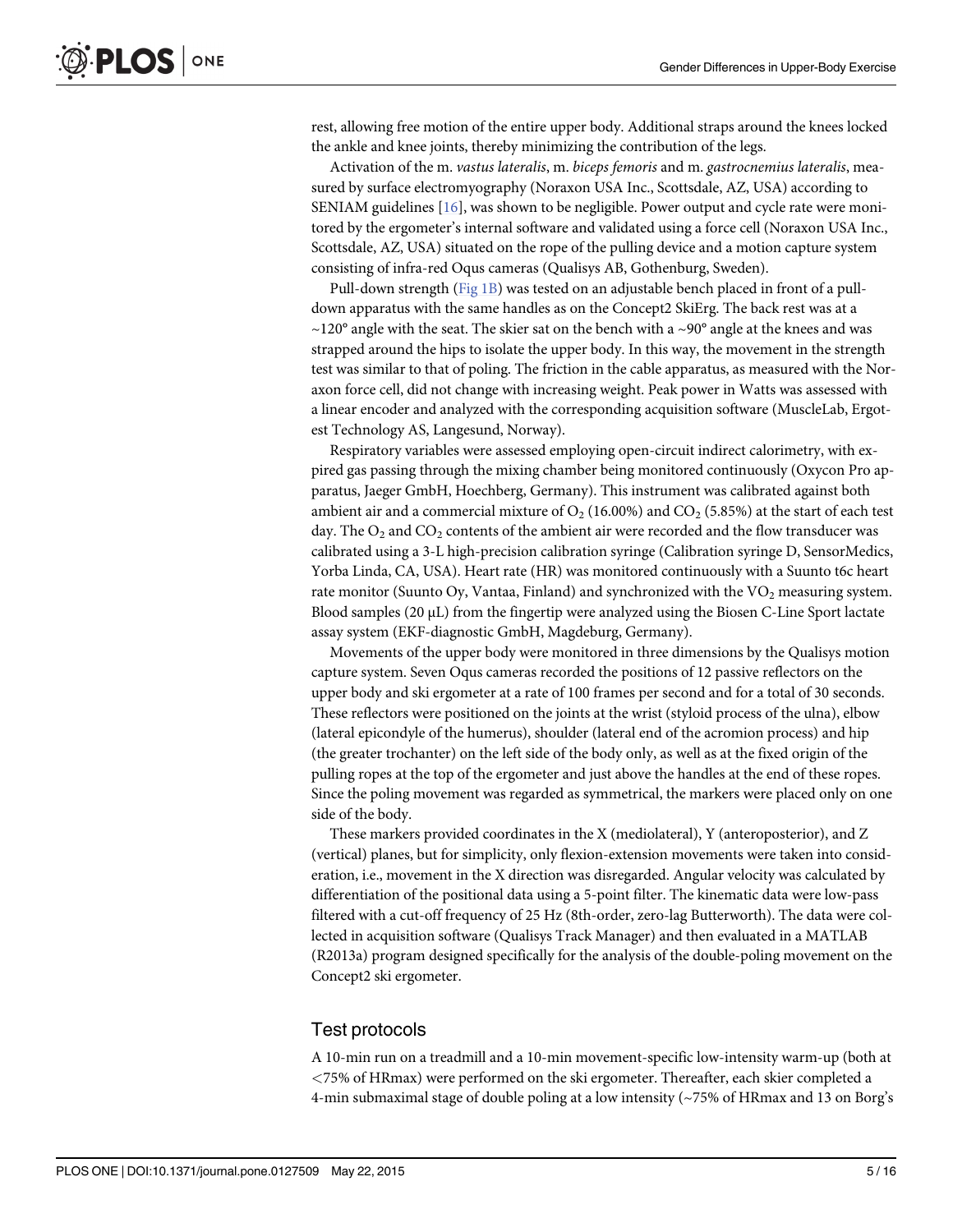<span id="page-5-0"></span>RPE scale [\[17\]](#page-14-0)), a 30-s all-out and a 3-min maximal performance test, with a 5- and 10-min break, respectively. During these breaks, the skiers were allowed to walk or jog at very low intensity to enhance blood circulation and thereby promote removal of lactate. Before both the 30-s and the 3-min test, the athlete double-poled for 1–2 minutes on the ski ergometer, including a 10-s sprint to activate the fast-twitch muscle fibers. The skiers were instructed to perform the 3-min test at an even maximal pace until reaching exhaustion and the 30-s test with maximal effort from the very beginning. During all tests, they could see their power output continuously on the ergometer screen.

The average power outputs during these latter two tests were taken as indicators of test performance. The cardiorespiratory variables were averaged over the final minute of the submaximal stage and the two highest consecutive  $10$ -s  $VO_2$ -values during the 3-min test were defined as VO2peak. A 3-min performance test on a ski ergometer has recently been reported to provide a reliable measure of peak aerobic capacity [\[18](#page-14-0)]. Blood lactate was determined immediately after the submaximal stage and approximately 1.5 minutes after both the 30-s and 3-min test. On a separate day, an incremental running test to exhaustion was performed in accordance with standard procedures to indicate  $VO<sub>2</sub>$ max and HRmax [\[19\]](#page-14-0).

Prior to the strength test, each skier warmed up by running on a treadmill for 10-min at a low intensity (<75% of HRmax). Warm-up for the pull-down movement was performed at gradually increasing loads: two sets of two repetitions at 40%, five repetitions at 60%, and three repetitions at 80% of the estimated 1RM. Thereafter, the load was further increased by 1.25–2.5 kg per lift until the skier failed to execute the exercise correctly. Between sets, recovery was allowed for two minutes. Finally, three repetitions each at 40, 60 and 80% 1RM, with two minutes of rest in between, were completed with the best trial subjected to further analysis. At the command of the test supervisor, the subject pulled as forcefully as possible. The pull was considered acceptable if the handle bar passed the hip joint. Peak power was calculated as the product of force and average velocity during the lift.

# **Kinematics**

The work per cycle was calculated as the power output divided by the cycle rate as determined by the internal software of the validated ski ergometer. The poling phase was defined as the phase from the start to the end of the poling phase, i.e., from the minimal to the maximal distance between the markers on the handles and the fixed markers on top of the ergometer. In all cases, measurements were performed for 30 seconds and average values obtained for at least 15 cycles involving steady production of power.

Elbow and shoulder angles were defined as the angle between the two segments on either side of the respective joint. Trunk angle, defined as the angle between the trunk segment and the horizontal plane at the hip level, was calculated from the positions of the shoulder and hip markers. The difference between the angles at the start and end of stroke defined the range of motion of each segment during the poling phase. The angular velocities were calculated as range of motion per unit of time.

### Body composition

Body mass and composition were assessed by dual-energy X-ray absorptiometry (Encore 2007, Version 11.4, General Electric Medical Systems, Madison, WI, USA). Total, lean and fat mass and bone mineral content were determined for the legs, trunk, arms and head and are presented here for the upper body (arms and trunk) and the whole body. In accordance with the manufacturer's guidelines, the equipment was calibrated using a phantom prior to each measurement. The validity of the procedure was confirmed by comparing the DXA values with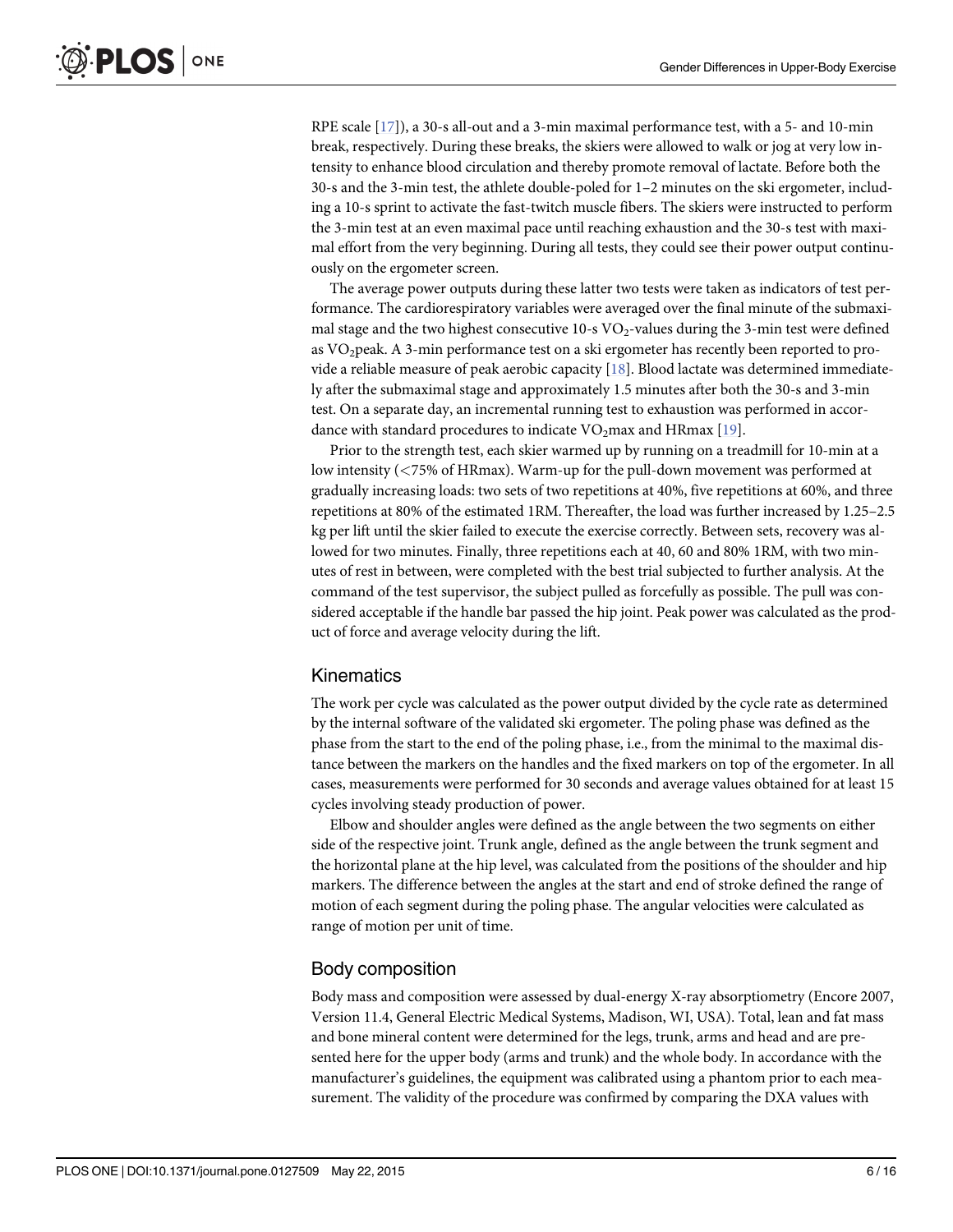<span id="page-6-0"></span>manual measurements of body height (Harpenden Portable Stadiometer, Holtain Ltd., Crosswell, UK) and body mass (Tanita BC-545, Tanita Corp Inc., Tokyo, Japan), which resulted in intraclass correlations coefficients of 0.99 and 0.99, respectively.

# Training data

Individual training from May until October was quantified on the basis of the skiers' personal training diaries, according to the session goal method  $[20, 21]$  $[20, 21]$  $[20, 21]$  $[20, 21]$  $[20, 21]$ , regarded as providing a valid and accurate measurement of the duration and intensity of cross-country skiers' training  $[22]$  $[22]$ . Training was categorized as follows: low-intensity (heart rate  $< 81\%$  of HRmax), moderate-intensity  $81-87\%$  of HRmax), high-intensity ( $>87\%$  of HRmax), as well as speed and strength training. Training modes were categorized as roller skiing with the classical or skating technique, running, or other (e.g., cycling, kayaking). Additional information concerning strength and roller ski training was acquired using a questionnaire and qualitative interviews with the individual athletes, where each described the following aspects of training in greater detail: relative amounts of strength training for the arms, core and legs (totaling 100%); ratio of maximal (1–10 repetitions) versus submaximal (11–30 repetitions) strength training; ranking of the extent to which the major sub-techniques of classic and skating roller skiing were utilized (1 for most, 3 for least); as well as the extent to which double poling was the primary technique employed during the sessions of classical roller skiing. These assessments, designed to provide additional insight into possible differences in training by the men and women, were interpreted qualitatively, since the questionnaires employed have not been validated.

# Statistical analyses

All sets of data were found to be normally distributed and means ± standard deviations are presented. A two-way mixed factorial ANOVA, with repeated measures of intensity and gender as the independent variables, was applied to determine the impact of intensity and to analyze possible interaction effects between gender and intensity. In case of a significant interaction effect, gender differences were tested using an independent samples t-test. Mauchly's test of sphericity and Levene's test of equality of error variances were applied to control for equal and unequal variances. In all cases, the values for the women were set at 100%. Statistical significance was set at an alpha level of 0.05. All statistical analyses were processed using IBM SPSS Statistics for Windows, Version 21.0 Software (IBM Corp., Armonk, NY, USA).

# **Results**

# Power output and maximal strength

Power output produced by the men was 88%, 95% and 108% higher during the submaximal, 3-min and 30-sec tests, respectively (all  $P < 0.001$ , [Fig 2\)](#page-7-0). In connection with the maximal strength test, the men exhibited a 58% higher 1RM  $(85.0\pm9.6 \text{ vs } 53.7\pm6.2 \text{ kg}, P < 0.001)$ , whereas their peak power during this test (reached at 80% 1RM by both genders) was 118% higher  $(1157\pm176 \text{ vs } 530\pm63 \text{ W}, P < 0.001)$ . The gender differences in power output were reduced to 44%, 49%, 61% and 65% when normalized for total upper-body mass (see body composition values at a later stage), and to 33%, 37%, 48% and 54% when normalized for lean upper-body mass (all  $P < 0.001$ , [Table 2\)](#page-8-0). These differences were enhanced significantly with increasing intensity and the peak power produced in the pull-down strength test was significantly greater than that produced during all three ergometer tests (all  $P < 0.001$ ).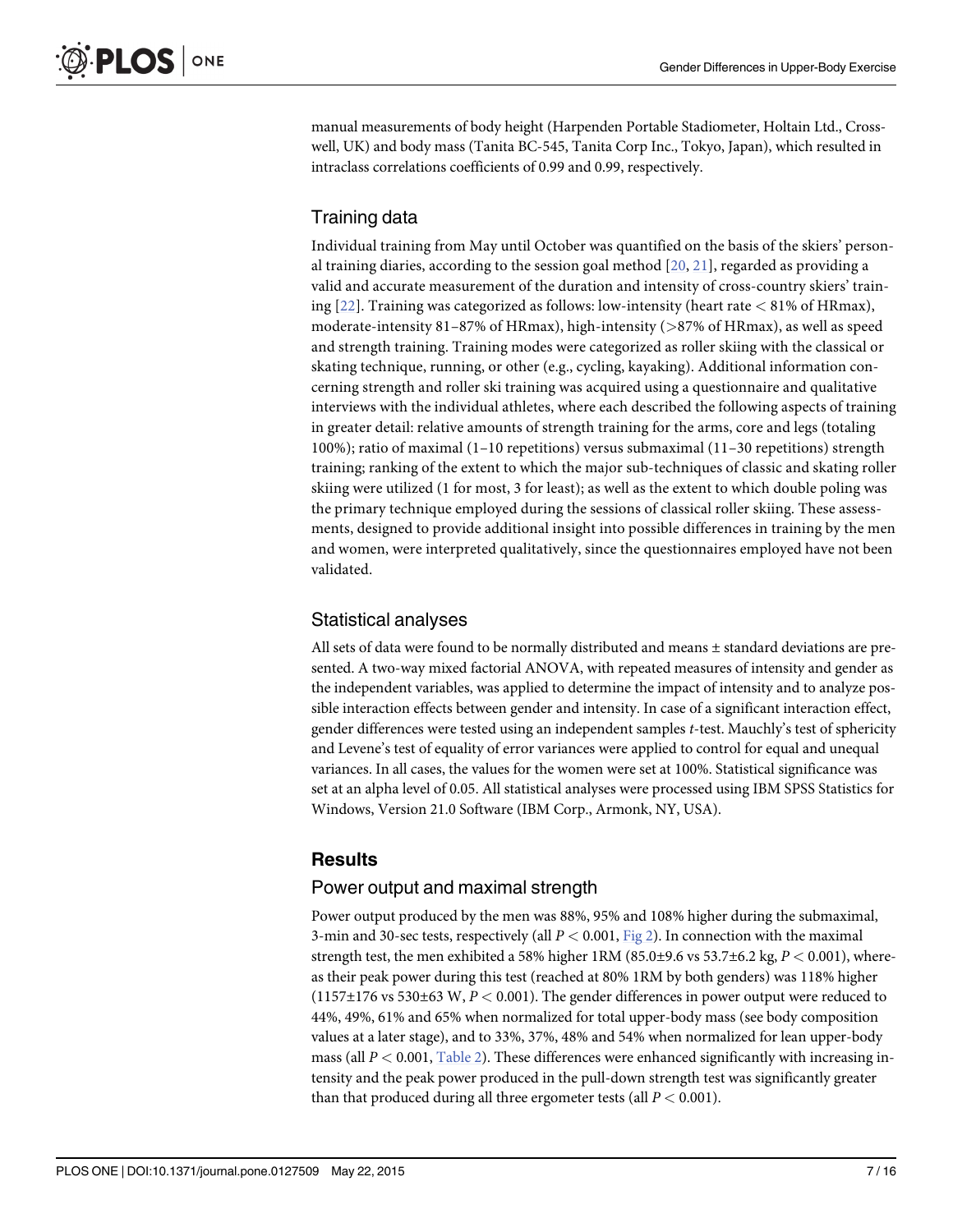<span id="page-7-0"></span>



\* Significantly different from the corresponding value for women

# Significant interaction effect between gender and intensity

[Fig 2. P](#page-6-0)ower output, work per cycle, cycle rate and velocities of trunk flexion, shoulder extension and elbow flexion (negative value) and elbow extension (positive value) for the 8 male and 8 female cross-country skiers during upper-body poling at submaximal intensity (submax), and during a 3-min maximal performance test (3-min) and a 30-sec all-out test (30-sec).

doi:10.1371/journal.pone.0127509.g002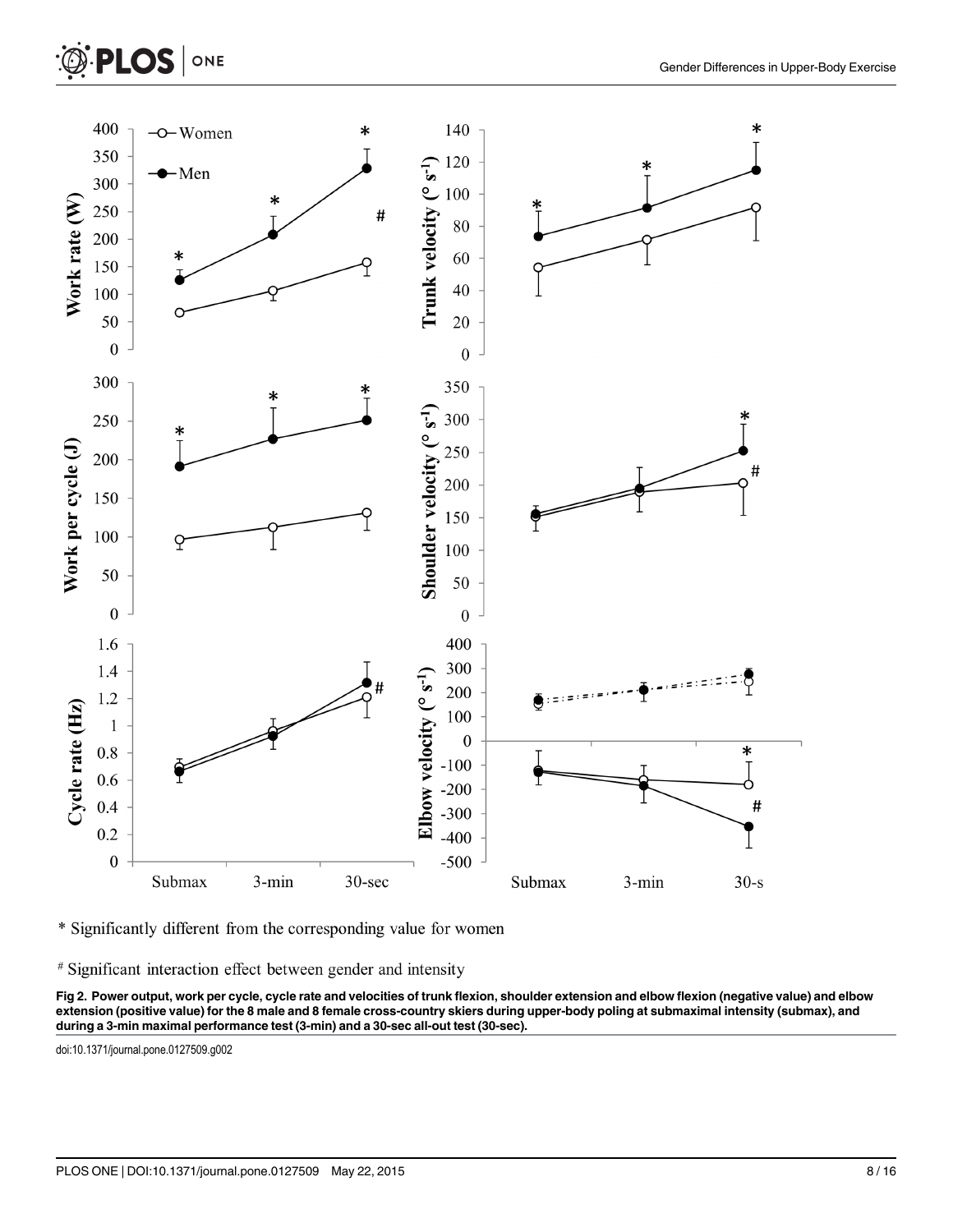# <span id="page-8-0"></span>ONE **PLOS I**

#### [Table 2.](#page-6-0) Relative power output and kinematics (means ± SD) for the 8 male and 8 female elite cross-country skiers during upper-body poling at submaximal intensity and during a 3-min maximal performance and 30-sec all-out test.

|                                                   |       |                   | Intensity       |                 |
|---------------------------------------------------|-------|-------------------|-----------------|-----------------|
|                                                   |       | <b>Submaximal</b> | 3-min           | $30 - s$        |
| Power output (W)                                  | Men   | $126 \pm 19*$     | $208 \pm 34*$   | $329 \pm 35*$   |
|                                                   | Women | $67 \pm 7$        | $107 \pm 18$    | $158 \pm 24$    |
| Power output (W kg <sup>-1</sup> ) <sup>TUM</sup> | Men   | $2.6 \pm 0.2*$    | $4.4 \pm 0.5*$  | $7.0 \pm 0.8*$  |
|                                                   | Women | $1.8 \pm 0.1$     | $2.9 \pm 0.5$   | $4.3 \pm 0.5$   |
| Power output (W kg <sup>-1</sup> ) <sup>LUM</sup> | Men   | $3.0 \pm 0.2*$    | $4.9 \pm 0.6*$  | $7.8 \pm 0.9$   |
|                                                   | Women | $2.2 \pm 0.2$     | $3.6 \pm 0.7$   | $5.2 \pm 0.7*$  |
| Cycle time (s)                                    | Men   | $1.52 \pm 0.19$   | $1.09 \pm 0.11$ | $0.77 \pm 0.09$ |
|                                                   | Women | $1.45 \pm 0.12$   | $1.05 \pm 0.10$ | $0.84 \pm 0.10$ |
| Poling phase (% of cycle time)                    | Men   | $43 \pm 4$        | $46 \pm 4*$     | $57 \pm 2$      |
|                                                   | Women | $47 \pm 5$        | $53 \pm 3$      | $57 \pm 2$      |
| Trunk angle at start of poling $(°)$              | Men   | $71 \pm 3$        | $67 \pm 8$      | $57 \pm 3$      |
|                                                   | Women | $71 \pm 5$        | $64 \pm 8$      | $58 \pm 9$      |
| Trunk angle at end of poling $(°)$                | Men   | $40 \pm 8*$       | $35 \pm 17$     | $26 \pm 10$     |
|                                                   | Women | $51 \pm 6$        | $41 \pm 10$     | $34 \pm 9$      |
| Range of motion of the trunk $(°)^a$              | Men   | $36 \pm 9*$       | $39 \pm 13$     | $39 \pm 11$     |
|                                                   | Women | $25 \pm 7$        | $30 \pm 8$      | $33 \pm 9$      |
| Range of motion of the shoulder $(°)^a$           | Men   | $101 \pm 13$      | $105 \pm 19$    | $99 \pm 20$     |
|                                                   | Women | $101 \pm 19$      | $102 \pm 18$    | $91 \pm 27$     |
| Range of motion of elbow flexion $(°)^a$          | Men   | $36 \pm 15$       | $38 \pm 21$     | $37 \pm 24$     |
|                                                   | Women | $27 \pm 22$       | $31 \pm 23$     | $22 \pm 18$     |
| Range of motion of elbow extension $(°)^a$        | Men   | $65 \pm 9$        | $71 \pm 8$      | $75 \pm 11$     |
|                                                   | Women | $70 \pm 7$        | $79 \pm 11$     | $81 \pm 17$     |

TUM normalized for total upper-body mass, LUM normalized for lean upper-body mass

<sup>a</sup> From the start until the end of the poling phase

\* significantly different from the corresponding value for women

doi:10.1371/journal.pone.0127509.t002

### Kinematics

During the submaximal, 3-min and 30-s poling tests, the men produced 97%, 102% and 91% more work per cycle, respectively (all  $P < 0.001$ , [Fig 2](#page-7-0)), with no significant difference between these values. The cycle rate for the men and women did not differ significantly during any test, but there was an interaction effect between gender and intensity, with a larger range in the cycle rate among the men ( $P < 0.001$ ).

The poling phase constituted approximately half of the total cycle time and was significantly shorter for the men than the women during the 3-min test ( $P < 0.01$ , Table 2). The relative duration of the poling phase increased with increasing exercise intensity ( $P < 0.05$ ). The trunk angle at the start of the poling phase did not differ between genders, whereas at the end of the poling phase this angle was smaller and the range of trunk motion was greater for the men at all exercise intensities, although only significantly so at submaximal intensity  $(P < 0.05,$  Table 2). There were no gender differences in the range of motion of the shoulder and elbow joints during any test. The velocity of trunk flexion during the poling phase was significantly higher for the men in connection with all three tests (all  $P < 0.05$ , [Fig 2\)](#page-7-0), without any interaction effect with intensity. The velocities of shoulder extension and elbow flexion were significantly higher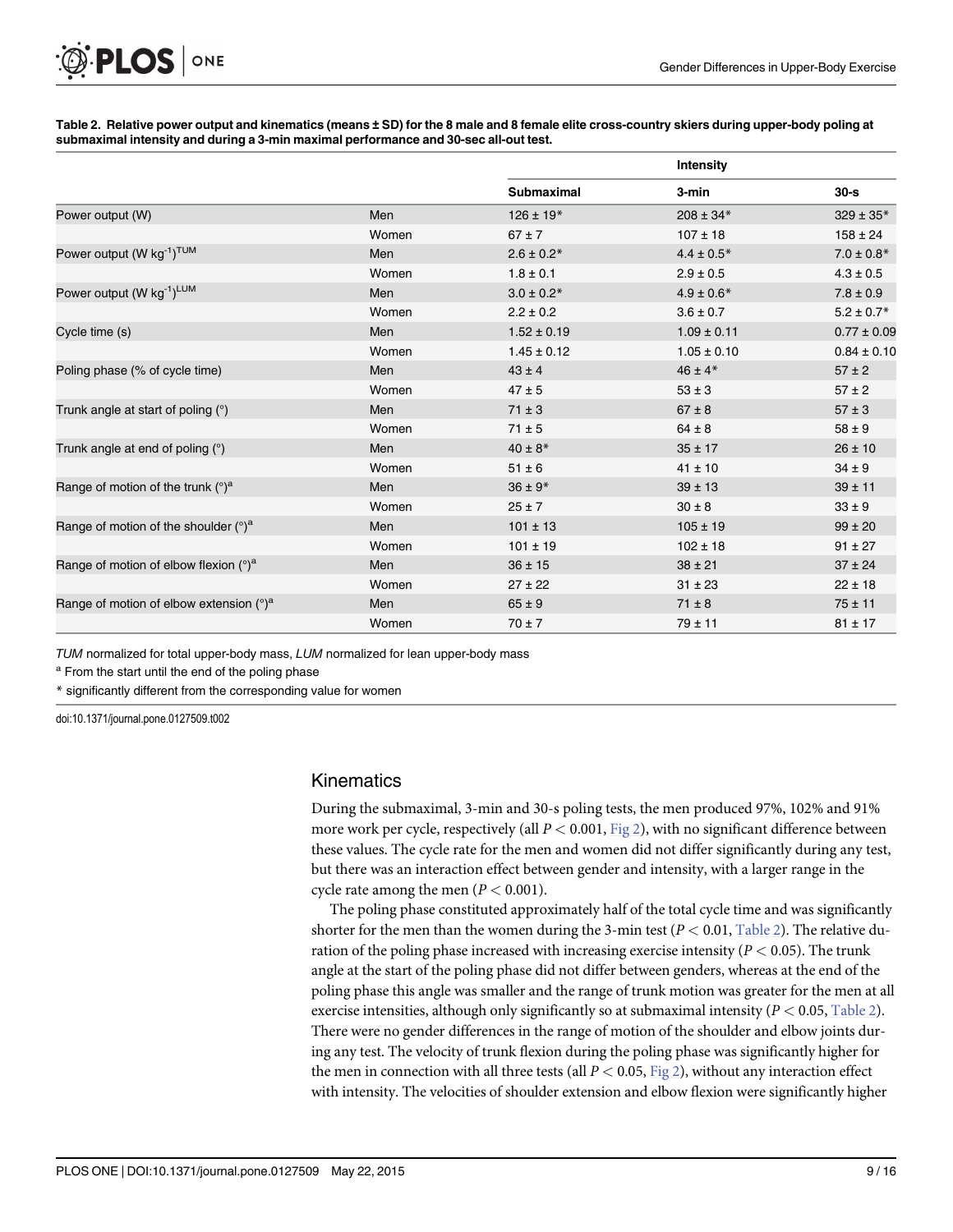<span id="page-9-0"></span>for the men only during the 30-s test ( $P < 0.05$ ,  $Fig 2$ ), without any differences in the velocity of elbow extension.

### Physiology

Oxygen uptake (in L min<sup>-1</sup>) was 61% higher among the men during both the submaximal and 3-min tests (both  $P < 0.001$ , Table 3) and reduced to  $\sim$ 23% and  $\sim$ 13% when normalized for total and lean upper-body mass, respectively (see body composition values in [Table 4\)](#page-10-0) (all  $P < 0.05$ , Table 3). When expressed as a percentage of running  $\rm VO_2max$ , the men still utilized a significantly higher oxygen uptake (both  $P < 0.01$ , Table 3). The oxygen pulse (both in absolute terms and relative to the maximal value when running) was significantly higher among the men (all  $P < 0.05$ ), since there were no significant gender differences in heart rate or percentage of HRmax. The blood lactate concentration after the submaximal test did not differ between the men and women, but was significantly higher for the men following the 3-min test  $(P = 0.04,$  Table 3) and tended to be higher for the men after the 30-s test  $(P = 0.08,$  Table 3).

# Body composition

The total body, lean and fat mass of the men was 20% and 34% higher and 35% lower, respectively, than for the women (all  $P < 0.001$ , [Table 4](#page-10-0)), with corresponding values of 30%, 41% and

Table 3. Physiological responses (means ± SD) of the 8 male and 8 female elite cross-country skiers during upper-body poling at submaximal intensity and during a 3-min maximal performance and 30-sec all-out test.

|                                                                       |       | Intensity         |                  |                          |
|-----------------------------------------------------------------------|-------|-------------------|------------------|--------------------------|
|                                                                       |       | <b>Submaximal</b> | 3-min            | $30 - s$                 |
| Oxygen uptake (L min <sup>-1</sup> )                                  | Men   | $2.7 \pm 0.5*$    | $4.3 \pm 0.7$ *  |                          |
|                                                                       | Women | $1.7 \pm 0.2$     | $2.7 \pm 0.3$    |                          |
| Oxygen uptake (mL min <sup>-1</sup> kg <sup>-1</sup> )                | Men   | $35.1 \pm 3.4*$   | $56.1 \pm 4.8*$  |                          |
|                                                                       | Women | $26.0 \pm 2.3$    | $41.7 \pm 3.5$   | $\overline{\phantom{a}}$ |
| Oxygen uptake (mL min <sup>-1</sup> kg <sup>-1</sup> ) <sup>TUM</sup> | Men   | $57.0 \pm 5.6*$   | $91.1 \pm 7.9*$  |                          |
|                                                                       | Women | $46.1 \pm 4.4$    | $74.2 \pm 7.9$   |                          |
| Oxygen uptake (mL min <sup>-1</sup> kg <sup>-1</sup> ) <sup>LUM</sup> | Men   | $63.9 \pm 6.0*$   | $102.0 \pm 8.7*$ | $\overline{\phantom{a}}$ |
|                                                                       | Women | $56.0 \pm 5.9$    | $90.1 \pm 11.9$  |                          |
| % of VO <sub>2</sub> max <sup>a</sup>                                 | Men   | $48 \pm 5*$       | $76 \pm 6*$      |                          |
|                                                                       | Women | $42 \pm 4$        | $67 \pm 6$       | $\overline{\phantom{a}}$ |
| Oxygen pulse (mL beat <sup>-1</sup> )                                 | Men   | $18.5 \pm 3.4*$   | $24.0 \pm 4.0*$  |                          |
|                                                                       | Women | $11.3 \pm 1.4$    | $15.3 \pm 2.1$   |                          |
| % of maximal oxygen pulse <sup>a</sup>                                | Men   | $64 \pm 8*$       | $83 \pm 7*$      |                          |
|                                                                       | Women | $55 \pm 4$        | $74 \pm 5$       |                          |
| Heart rate (bpm)                                                      | Men   | $148 \pm 13$      | $181 \pm 5$      | $176 \pm 5$              |
|                                                                       | Women | $150 \pm 13$      | $178 \pm 7$      | $169 \pm 10$             |
| % of maximal heart rate <sup>a</sup>                                  | Men   | $75 \pm 6$        | $91 \pm 2$       | $89 \pm 2$               |
|                                                                       | Women | $77 \pm 5$        | $91 \pm 2$       | $86 \pm 4$               |
| Blood lactate (mmol $L^{-1}$ )                                        | Men   | $4.1 \pm 1.5$     | $13.3 \pm 2.2*$  | $9.4 \pm 2.0$            |
|                                                                       | Women | $4.0 \pm 1.1$     | $11.1 \pm 1.7$   | $7.7 \pm 1.5$            |

TUM and LUM were normalized for total and lean upper-body mass, respectively (see these values in [Table 4](#page-10-0))

a Reached during treadmill running

\* significantly different from the corresponding value for women

doi:10.1371/journal.pone.0127509.t003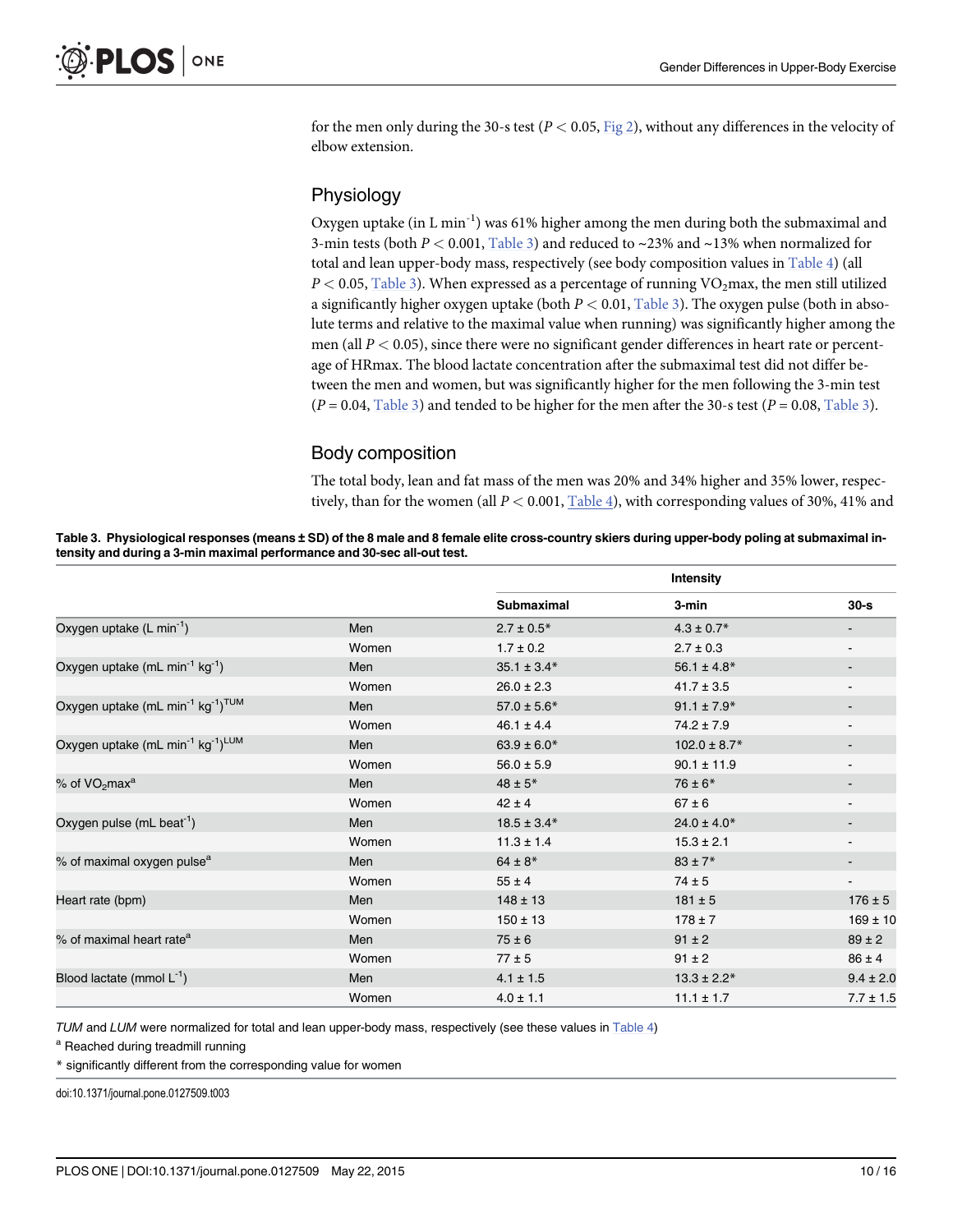|                   |       |                  |             | <b>Mass</b>     |             |                 |             |
|-------------------|-------|------------------|-------------|-----------------|-------------|-----------------|-------------|
|                   |       | Total            |             | Lean            |             | Fat             |             |
|                   |       | kg               | %TBM        | kg              | %           | kg              | %           |
| <b>Total body</b> | Men   | $78.4 \pm 7.3$ * | $\sim$      | $67.7 \pm 6.0*$ | $86 \pm 2*$ | $8.0 \pm 1.7$ * | $10 \pm 2*$ |
|                   | Women | $65.2 \pm 5.9$   | $\sim$      | $50.6 \pm 4.2$  | $78 \pm 2$  | $12.3 \pm 2.4$  | $19 \pm 3$  |
| Upper body        | Men   | $47.6 \pm 5.1*$  | $61 \pm 2*$ | $42.4 \pm 4.4*$ | $89 \pm 1*$ | $3.9 \pm 0.9*$  | $8 \pm 2*$  |
|                   | Women | $36.5 \pm 3.6$   | $56 \pm 3$  | $30.1 \pm 2.8$  | $83 \pm 3$  | $5.5 \pm 1.4$   | $15 \pm 3$  |

<span id="page-10-0"></span>[Table 4.](#page-9-0) Total body, lean and fat mass of the 8 male and 8 female elite cross-country skiers, presented as absolute and percentage values, and relative to total body mass (%TBM) (means ± SD).

\* Significantly different from the corresponding value for women

doi:10.1371/journal.pone.0127509.t004

29% for the upper body (all  $P < 0.001$ , Table 4). A significantly greater portion of the total body mass was localized in the upper body of the men (61% vs 56%,  $P = 0.002$ , Table 4).

### Training data

There were no significant gender differences in the total number of training hours or in the extent of endurance and speed training during the six months prior to this study. The men performed more than twice as much strength training than the women did ( $P = 0.04$ , Table 5) and 50% more roller skiing using the classical technique; whereas the women ran significantly more (both  $P < 0.01$ , Table 5). The questionnaires and interviews indicated that on average  $\sim$ 35%,  $\sim$ 55% and  $\sim$ 10% of the strength training of both men and women was focused on the arms, core and legs, respectively. The ratio between maximal strength and submaximal strength training was reported to be approximately 50/50 for the men and 25/75 for the women. When roller skiing, the men reported to choose the double-poling and kick doublepoling classical techniques more frequently, whereas most of the women reported to prefer the diagonal stride sub-technique. When skating, both the men and women reported using predominantly the G3 (i.e., V2) sub-technique, but the men utilized this technique relatively more than the women, who employed the G2 technique (i.e., V1) relatively more often.

Table 5. Characteristics of the training during the six months prior to testing (May-October) as reported by the 8 male and 8 female elite cross-country skiers.

|                             | Men           | Women        |
|-----------------------------|---------------|--------------|
| Endurance training          |               |              |
| Low-intensity (h)           | $278 \pm 45$  | $278 \pm 40$ |
| Moderate-intensity (h)      | $15 \pm 4$    | $13 \pm 4$   |
| High-intensity (h)          | $18 \pm 7$    | $19 \pm 5$   |
| Speed training (h)          | $10 \pm 5$    | $10 \pm 5$   |
| Strength training (h)       | $43 \pm 25$ * | $20 \pm 11$  |
| <b>Total hours</b>          | $364 \pm 60$  | $337 \pm 49$ |
| Classical roller-skiing (h) | $97 \pm 13*$  | $64 \pm 11$  |
| Skate roller-skiing (h)     | $68 \pm 11$   | $63 \pm 11$  |
| Running (h)                 | $104 \pm 14$  | $158 \pm 41$ |
| Other training modes (h)    | $40 \pm 49$   | $26 \pm 7$   |

\* Significantly different from the corresponding value for women

doi:10.1371/journal.pone.0127509.t005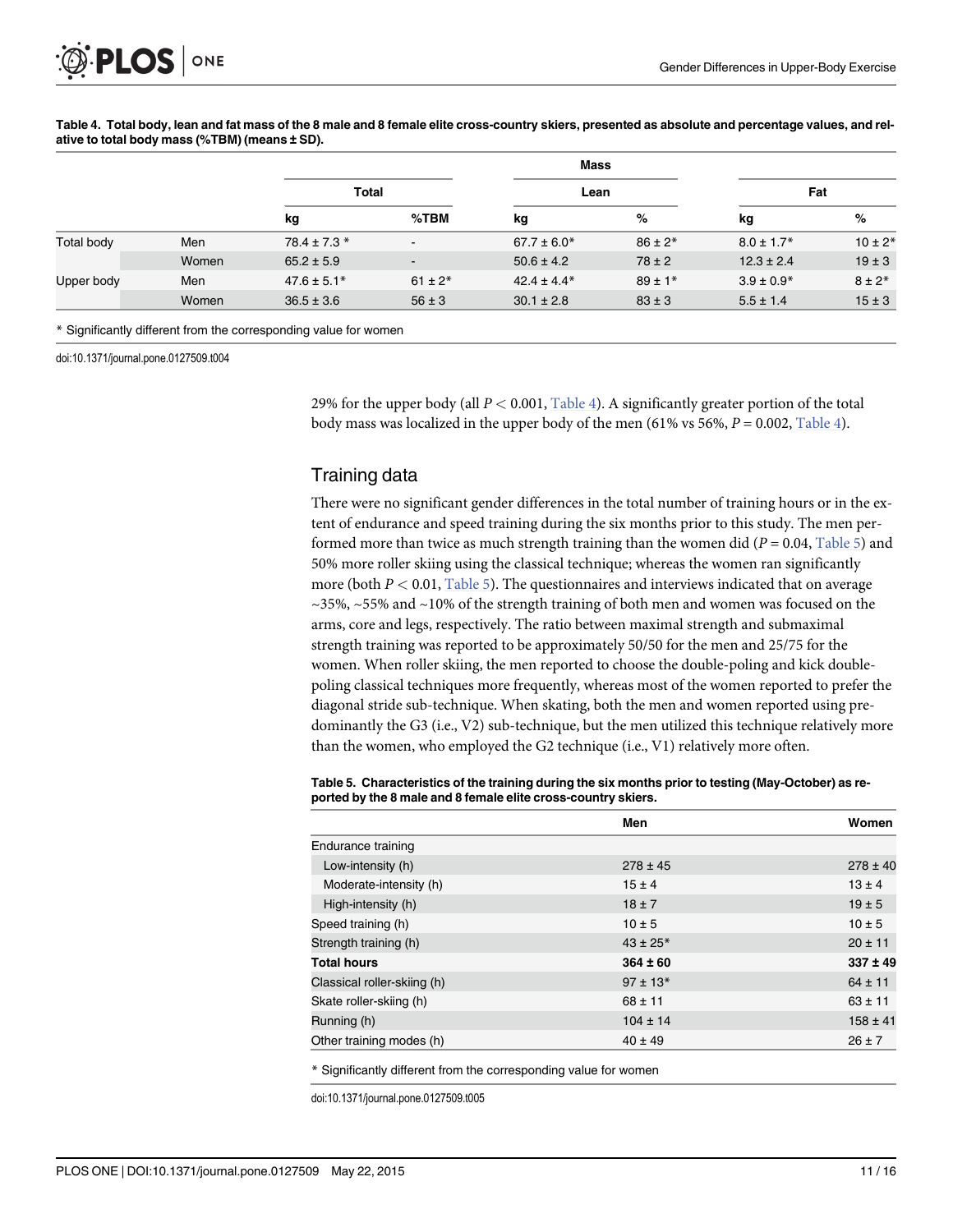# <span id="page-11-0"></span>**Discussion**

The current study examined the impact of exercise intensity on gender differences in the performance of upper-body ergometer poling among cross-country skiers. Our primary finding was that the gender difference in power production was augmented by elevating the intensity of exercise. Specifically, this difference rose from 88% during low-intensity submaximal poling to 95% during the 3-min test and 108% during the 30-s test. The gender difference in the peak power pull-down test was even greater, i.e., 118%. These relative gender differences are more pronounced than those previously observed in connection with lower- and whole-body exercise, and coincide with higher peak aerobic capacity, greater upper-body maximal strength, more muscle mass in the upper-body, and more extensive upper-body strength and endurance training by the male skiers.

While the main difference between genders in ergometer poling reflected differences in the work performed per cycle, the cycle rate of the men was also more elevated at higher exercise intensities. At the same time, men exhibited more rapid trunk movements during all tests and had faster shoulder extension and elbow flexion at the highest intensity. Additionally, the men demonstrated a 61% higher peak oxygen uptake during poling and a 58% higher 1RM in the pull-down test, had relatively more upper-body mass and performed significantly more upperbody strength and endurance training.

The enhanced gender difference in power output with increasing intensity of ergometer poling, as well as the even greater difference in power in connection with the peak power pulldown test observed here contrasts with previous reports that intensity does not influence gender differences during whole- and lower-body exercise [[4](#page-13-0), [5\]](#page-13-0). In a practical context, the influence of exercise intensity observed here corresponds to larger gender differences during competitions of shorter duration. In addition, the gender differences in power output revealed in our study are higher than those reported previously for whole- and lower-body exercise [[1,](#page-13-0) [4,](#page-13-0) [23,](#page-14-0) [24\]](#page-14-0). Accordingly, we conclude that gender differences are greater for upper- than lowerbody exercise and that these differences become more pronounced when higher power is required.

The gender difference in power production during ergometer poling documented here reflected primarily differences in the work performed per cycle, a measure comparable to cycle length, which is a typical determinant of performance during cross-country skiing [\[25,](#page-14-0) [26\]](#page-14-0). Furthermore, the increase in cycle rate from submaximal poling to the 30-s test was more pronounced for the men, who demonstrated higher angular velocities during trunk flexion at all exercise intensities and more rapid extension of the elbow joint and flexion of the shoulder during the 30-s test. These gender differences in technique are typical for the differentiation between faster and slower double-poling performance [[27](#page-15-0)] and indicate that, in addition to the force produced, the speed of movement also contributes to the elevated gender difference in upper-body power at higher intensities. This conclusion is further supported by the observation that the gender difference in 1RM pull-down strength was approximately half of the difference in peak power output involving the same movement.

These extensive gender differences in upper-body power coincided with 61% higher peak oxygen uptake by the men, a greater difference than those reported previously in connection with whole-body skiing techniques  $[1, 5]$  $[1, 5]$  $[1, 5]$  $[1, 5]$ . Moreover, during upper-body poling the men came closer to their VO<sub>2</sub>max than the women (76% versus 67%). Similarly, male elite skiers attain 78% of their VO<sub>2</sub>max during arm cranking  $[28]$  $[28]$  $[28]$ . However, the present study is the first to compare the physiological responses of elite male and female cross-country skiers during isolated upper-body exercise. Since there was no gender difference in heart rate during any of the tests, the differences in  $VO<sub>2</sub>$  must be solely due to variations in factors influencing the  $O<sub>2</sub>$  pulse. This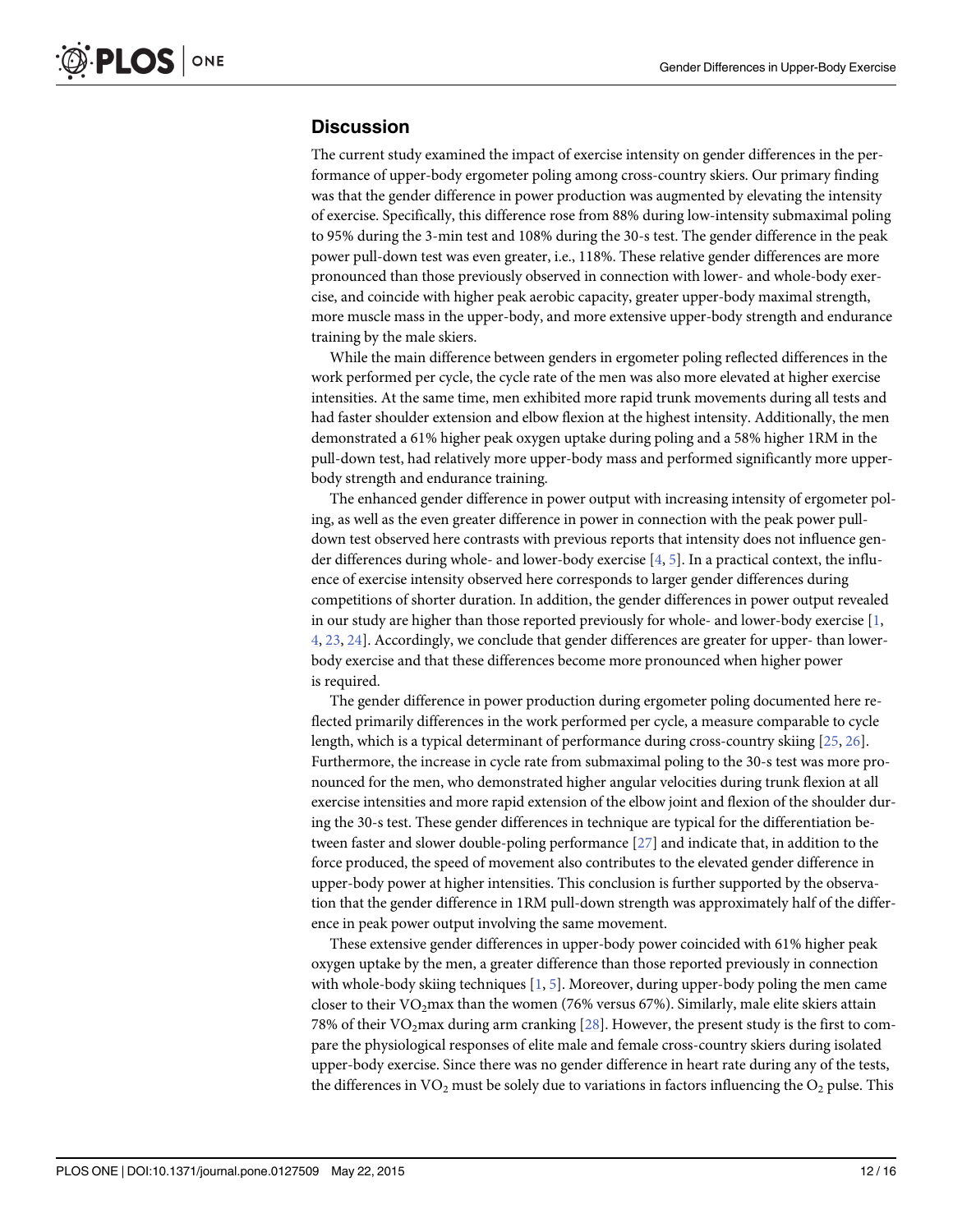<span id="page-12-0"></span>implies that men exhibit a larger stroke volume, utilize a relatively larger proportion of their maximal stroke volume and/or extract oxygen more effectively during upper-body poling. All these factors are likely related to differences in the upper-body composition and training between men and women, which are aspects that require further elaboration. While these factors may all contribute to explain the large gender differences in the production of upper-body power, future studies are required to elucidate interactions between these variables, as well as their direct effects on power production at different intensities of exercise.

The higher amount of lean mass in the upper body of men indicates that higher muscle mass contributes to their greater output of power, higher 1RM strength and peak aerobic capacity, as well as their greater anaerobic capacity  $[7, 29]$  $[7, 29]$  $[7, 29]$  $[7, 29]$ . The latter proposal is supported by the pronounced differences in the 30-s all-out test, a reliable and valid indicator of anaerobic capacity in connection with other sports  $[30]$  $[30]$  $[30]$ . Overall, the power differences were reduced by more than 50% when normalized for lean upper-body mass. Nonetheless, 33–48% of these differences remained, in contrast to previous reports that such gender differences are obliterated by this type of normalization [[6,](#page-14-0) [13\]](#page-14-0). Normalizing VO<sub>2</sub>peak for lean upper-body mass reduced the gender difference from 61 to 13%, with the remaining difference likely being explained by the higher hemoglobin mass of men.

Although such biological differences probably explain a large part of the pronounced gender differences in upper-body poling documented here, the greater magnitude of these differences in comparison to those observed during other types of exercise may reflect variations in training. The complex nature of cross-country skiing requires training a number of different techniques on varied terrain, thereby involving changes in loading of the upper- and lower-body. Here, our data indicate that the men put greater emphasis on upper-body endurance training and, for example, more frequently utilize upper-body dominant techniques such as double poling and G3 skating during their roller ski sessions. Choice of technique in cross-country-skiing is strongly influenced by the terrain and speed  $[31, 32]$  $[31, 32]$  $[31, 32]$  $[31, 32]$  and since female skiers attain lower speeds, they typically use the lower-gear techniques where the upper body is less loaded, to a greater extent than male skiers. Our male skiers also trained upper-body strength in the gym more than twice as much and reported an almost four-fold greater emphasis on maximal upper-body strength training. Since maximal upper-body strength training in cross-country skiers is normally performed with similar movement patterns as used in the tests employed here and with high loads, strength training may have especially contributed to the increased gender differences in the 30-sec all-out and the peak power tests. Such differences may accentuate physiological gender differences in the capacities of the upper- and lower-body, an aspect that coaches and athletes should take into consideration when developing training strategies.

The data documented here indicate differences in training between male and female skiers, however, more precise analyses of upper- and lower-body loading and utilization of different skiing techniques during training are required. In this connection, recent advances in sensor technology, that allow monitoring of movement and technique during both training and competitions, will be of considerable value.

### Methodological considerations

Since we employed ergometer double poling to compare the upper-body power production of male and female skiers in an isolated fashion, our present findings cannot be applied directly to performance on snow. Additionally, ergometer poling differs distinctly from double-poling skiing in some ways. On the ergometer, the poling phase generally occupies approximately half of the cycle time, a value higher than during rapid double poling on snow or roller-skiing  $[27]$  $[27]$  $[27]$ . Furthermore, the absolute power differences measured while ergometer poling are much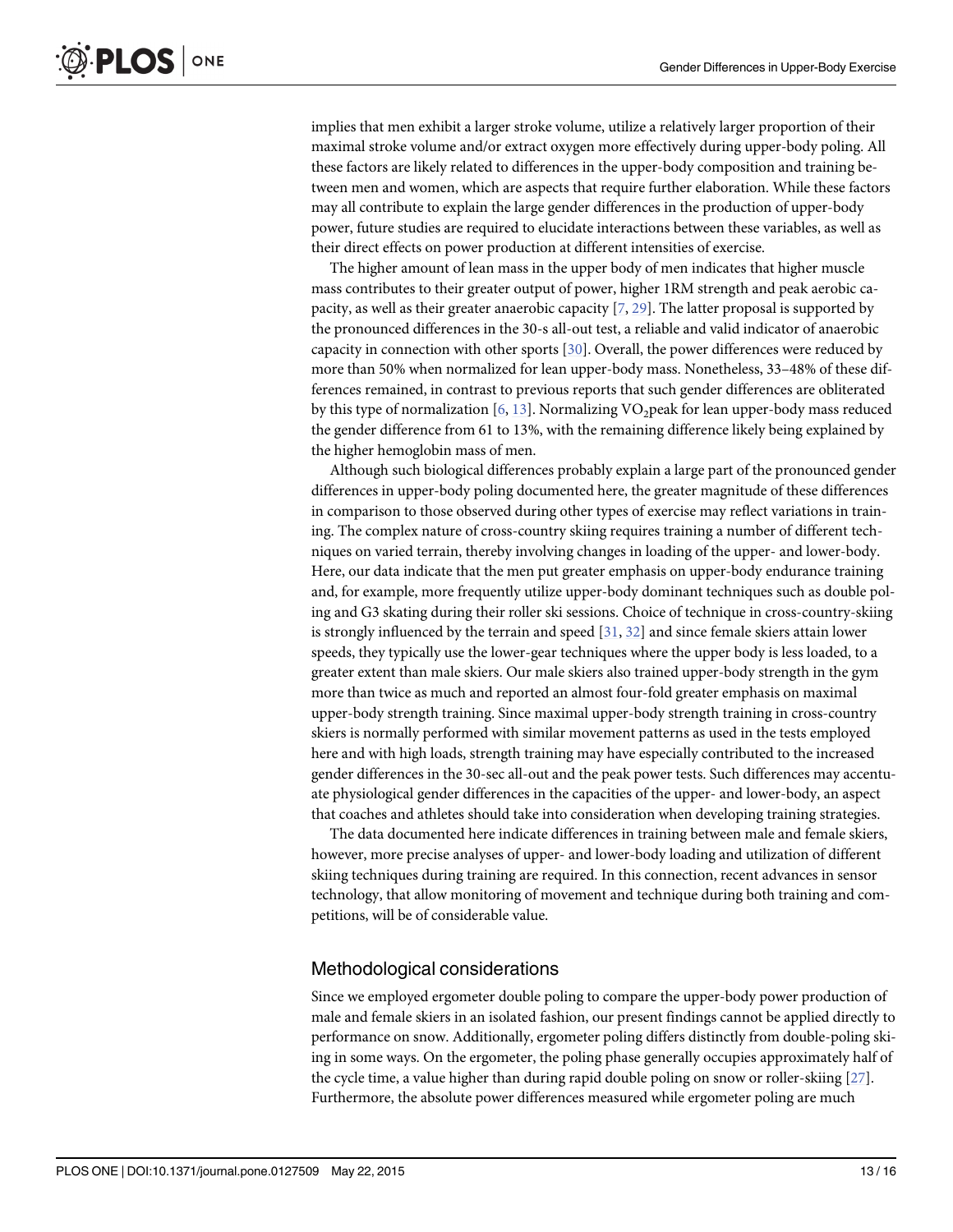<span id="page-13-0"></span>greater than the corresponding differences in skiing performance on snow, where taller and heavier skiers work against greater air drag and snow friction. Nonetheless, the patterns of muscle activity associated with ergometer poling and double poling on snow are similar [\[33\]](#page-15-0) and the former is therefore considered to be a valuable testing procedure.

Recently, Sylta and colleagues [\[34\]](#page-15-0) concluded that self-reported information concerning the duration and intensity of endurance training of elite athletes is in agreement with their heart rate profiles. Nevertheless, such information, even in combination with our questionnaire, does not provide a complete picture of training among cross-country skiers. For example, in connection with self-reporting ski and roller ski training are divided simply into the classical and skating techniques, but should be divided further into specific sub-techniques. Additionally, strength training is often recorded in terms of hours, rather than by load, sets and numbers of repetitions. These aspects require more attention in the future.

# Conclusion

With the current protocol, gender differences in upper-body power produced by elite crosscountry skiers are augmented as the intensity increases. These differences are more pronounced than those observed previously in connection with lower- and whole-body sports and coincide with large differences in delivery of aerobic energy and maximal strength. Additionally, our findings indicate that the upper-body anaerobic capacity and the ability to execute poling rapidly are of considerable importance. Since male skiers have more upper-body muscle mass and train upper-body endurance and strength more extensively, our present observations indicate that female skiers can potentially improve their upper-body capacity considerably. However, this needs to be tested in controlled intervention studies.

# Acknowledgments

The authors would like to thank all of the skiers and coaches involved for their cooperation and participation, Sindre Østerås for supervising the strength tests, Elias Bucher and Gard Olve Sagen for assistance in the laboratory, and Jørgen Danielsen for assistance in analysing the kinematic data.

# Author Contributions

Conceived and designed the experiments: AMH HCH ØS. Performed the experiments: AMH KM. Analyzed the data: AMH KM BW ØS. Wrote the paper: AMH KM BW HCH ØS.

### References

- [1.](#page-1-0) Sandbakk O, Ettema G, Holmberg HC. Gender differences in endurance performance by elite crosscountry skiers are influenced by the contribution from poling. Scandinavian journal of medicine & sci-ence in sports. 2014; 24(1):28-33. doi: [10.1111/j.1600-0838.2012.01482.x](http://dx.doi.org/10.1111/j.1600-0838.2012.01482.x) PMID: [22621157.](http://www.ncbi.nlm.nih.gov/pubmed/22621157)
- [2.](#page-1-0) Coast JR, Blevins JS, Wilson BA. Do gender differences in running performance disappear with distance? Canadian journal of applied physiology = Revue canadienne de physiologie appliquee. 2004; 29(2):139–45. Epub 2004/04/06. PMID: [15064423.](http://www.ncbi.nlm.nih.gov/pubmed/15064423)
- 3. Schumacher YO, Mueller P, Keul J. Development of peak performance in track cycling. The Journal of sports medicine and physical fitness. 2001; 41(2):139–46. Epub 2001/07/12. PMID: [11447353.](http://www.ncbi.nlm.nih.gov/pubmed/11447353)
- [4.](#page-1-0) Seiler S, De Koning JJ, Foster C. The fall and rise of the gender difference in elite anaerobic performance 1952–2006. Medicine and science in sports and exercise. 2007; 39(3):534–40. Epub 2007/05/ 03. doi: [10.1249/01.mss.0000247005.17342.2b](http://dx.doi.org/10.1249/01.mss.0000247005.17342.2b) PMID: [17473780](http://www.ncbi.nlm.nih.gov/pubmed/17473780).
- [5.](#page-1-0) Sandbakk O, Ettema G, Leirdal S, Holmberg HC. Gender differences in the physiological responses and kinematic behaviour of elite sprint cross-country skiers. European journal of applied physiology. 2012; 112(3):1087–94. Epub 2011/07/13. doi: [10.1007/s00421-011-2063-4](http://dx.doi.org/10.1007/s00421-011-2063-4) PMID: [21748369;](http://www.ncbi.nlm.nih.gov/pubmed/21748369) PubMed Central PMCID: PMC3276766.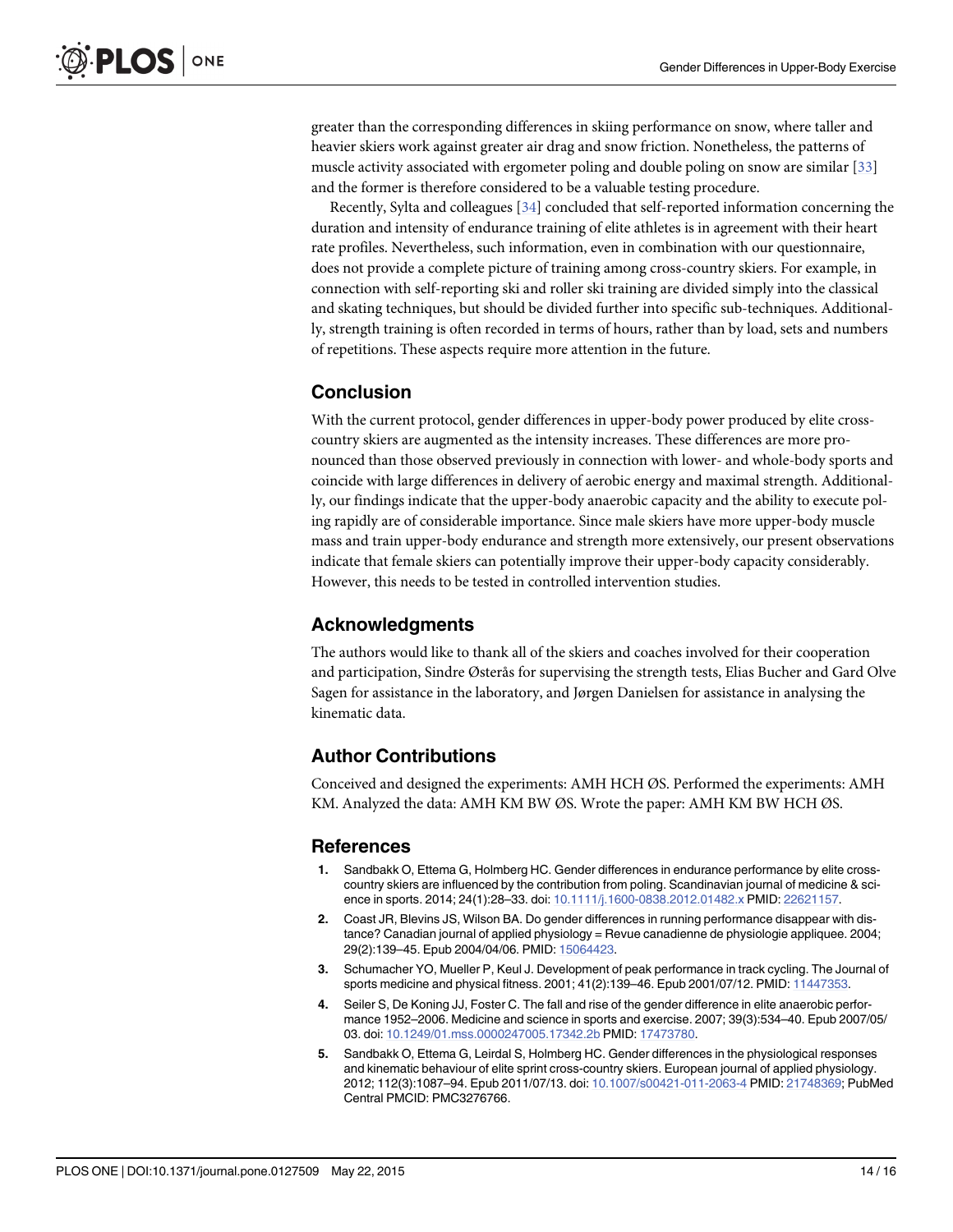- <span id="page-14-0"></span>[6.](#page-1-0) Heyward VH, Johannes-Ellis SM, Romer JF. Gender differences in strength. Research quarterly for exercise and sport. 1986; 57(2):154–9.
- [7.](#page-1-0) Miller AE, MacDougall JD, Tarnopolsky MA, Sale DG. Gender differences in strength and muscle fiber characteristics. European journal of applied physiology and occupational physiology. 1993; 66(3):254– 62. PMID: [8477683](http://www.ncbi.nlm.nih.gov/pubmed/8477683).
- [8.](#page-1-0) Drinkwater BL. Women and exercise: physiological aspects. Exercise and sport sciences reviews. 1984; 12:21–51. PMID: [6376134.](http://www.ncbi.nlm.nih.gov/pubmed/6376134)
- [9.](#page-1-0) Sparling PB. A meta-analysis of studies comparing maximal oxygen uptake in men and women. Research quarterly for exercise and sport. 1980; 51(3):542–52. doi: [10.1080/02701367.1980.10608077](http://dx.doi.org/10.1080/02701367.1980.10608077) PMID: [7423012.](http://www.ncbi.nlm.nih.gov/pubmed/7423012)
- [10.](#page-1-0) Maud PJ, Shultz BB. Gender comparisons in anaerobic power and anaerobic capacity tests. British journal of sports medicine. 1986; 20(2):51-4. PMID: [3730753;](http://www.ncbi.nlm.nih.gov/pubmed/3730753) PubMed Central PMCID: PMC1478312.
- [11.](#page-1-0) Tanaka H, Bassett DR Jr., Swensen TC, Sampedro RM. Aerobic and anaerobic power characteristics of competitive cyclists in the United States Cycling Federation. International journal of sports medicine. 1993; 14(6):334–8. doi: [10.1055/s-2007-1021188](http://dx.doi.org/10.1055/s-2007-1021188) PMID: [8407064](http://www.ncbi.nlm.nih.gov/pubmed/8407064).
- [12.](#page-1-0) Nindl BC, Mahar MT, Harman EA, Patton JF. Lower and upper body anaerobic performance in male and female adolescent athletes. Medicine and science in sports and exercise. 1995; 27(2):235–41. PMID: [7723647.](http://www.ncbi.nlm.nih.gov/pubmed/7723647)
- [13.](#page-12-0) van den Tillaar R, Ettema G. Effect of body size and gender in overarm throwing performance. European journal of applied physiology. 2004; 91(4):413–8. Epub 2003/11/19. doi: [10.1007/s00421-003-1019-](http://dx.doi.org/10.1007/s00421-003-1019-8) [8](http://dx.doi.org/10.1007/s00421-003-1019-8) PMID: [14624295](http://www.ncbi.nlm.nih.gov/pubmed/14624295).
- [14.](#page-1-0) Weber CL, Chia M, Inbar O. Gender differences in anaerobic power of the arms and legs—a scaling issue. Medicine and science in sports and exercise. 2006; 38(1):129–37. PMID: [16394965](http://www.ncbi.nlm.nih.gov/pubmed/16394965).
- [15.](#page-1-0) Janssen I, Heymsfield SB, Wang ZM, Ross R. Skeletal muscle mass and distribution in 468 men and women aged 18–88 yr. J Appl Physiol. 2000; 89(1):81–8. PMID: [10904038](http://www.ncbi.nlm.nih.gov/pubmed/10904038).
- [16.](#page-4-0) Hermens HJ, Freriks B, Disselhorst-Klug C, Rau G. Development of recommendations for SEMG sensors and sensor placement procedures. Journal of electromyography and kinesiology: official journal of the International Society of Electrophysiological Kinesiology. 2000; 10(5):361–74. PMID: [11018445](http://www.ncbi.nlm.nih.gov/pubmed/11018445).
- [17.](#page-5-0) Borg G. Perceived exertion as an indicator of somatic stress. Scandinavian journal of rehabilitation medicine. 1970; 2(2):92-8. Epub 1970/01/01. PMID: 5523831
- [18.](#page-5-0) Fukuda DH, Hetrick RP, Kendall KL, Smith-Ryan AE, Jackson ME, Stout JR. Characterization of the work-time relationship during cross-country ski ergometry. Physiological measurement. 2014; 35 (1):31–43. doi: [10.1088/0967-3334/35/1/31](http://dx.doi.org/10.1088/0967-3334/35/1/31) PMID: [24345800.](http://www.ncbi.nlm.nih.gov/pubmed/24345800)
- [19.](#page-5-0) Ingjer F. Maximal oxygen uptake as a predictor of performance ability in woman and men elite crosscountry skiers. Scandinavian journal of medicine & science in sports. 1991; 1:25–30. doi: [10.1136/](http://dx.doi.org/10.1136/bjsports-2015-094781) [bjsports-2015-094781](http://dx.doi.org/10.1136/bjsports-2015-094781) PMID: [25878072](http://www.ncbi.nlm.nih.gov/pubmed/25878072)
- [20.](#page-6-0) Seiler KS, Kjerland GO. Quantifying training intensity distribution in elite endurance athletes: is there evidence for an "optimal" distribution? Scandinavian journal of medicine & science in sports. 2006; 16 (1):49–56. Epub 2006/01/25. doi: [10.1111/j.1600-0838.2004.00418.x](http://dx.doi.org/10.1111/j.1600-0838.2004.00418.x) PMID: [16430681](http://www.ncbi.nlm.nih.gov/pubmed/16430681).
- [21.](#page-6-0) Tonnessen E, Sylta O, Haugen TA, Hem E, Svendsen IS, Seiler S. The road to gold: training and peaking characteristics in the year prior to a gold medal endurance performance. PloS one. 2014; 9(7): e101796. doi: [10.1371/journal.pone.0101796](http://dx.doi.org/10.1371/journal.pone.0101796) PMID: [25019608](http://www.ncbi.nlm.nih.gov/pubmed/25019608); PubMed Central PMCID: PMC4096917.
- [22.](#page-6-0) Sylta O, Tonnessen E, Seiler S. Do elite endurance athletes report their training accurately? International journal of sports physiology and performance. 2014; 9(1):85–92. doi: [10.1123/ijspp.2013-0203](http://dx.doi.org/10.1123/ijspp.2013-0203) PMID: [23921186.](http://www.ncbi.nlm.nih.gov/pubmed/23921186)
- [23.](#page-11-0) Lepers R, Stapley PJ. Differences in gender and performance in off-road triathlon. Journal of sports sci-ences. 2010; 28(14):1555-62. doi: [10.1080/02640414.2010.517545](http://dx.doi.org/10.1080/02640414.2010.517545) PMID: [21038168.](http://www.ncbi.nlm.nih.gov/pubmed/21038168)
- [24.](#page-11-0) Stefani RT. The relative power output and relative lean body mass of World and Olympic male and female champions with implications for gender equity. Journal of sports sciences. 2006; 24(12):1329–39. doi: [10.1080/02640410500520559](http://dx.doi.org/10.1080/02640410500520559) PMID: [17101535.](http://www.ncbi.nlm.nih.gov/pubmed/17101535)
- [25.](#page-11-0) Sandbakk O, Holmberg HC, Leirdal S, Ettema G. Metabolic rate and gross efficiency at high work rates in world class and national level sprint skiers. European journal of applied physiology. 2010; 109 (3):473–81. Epub 2010/02/13. doi: [10.1007/s00421-010-1372-3](http://dx.doi.org/10.1007/s00421-010-1372-3) PMID: [20151149.](http://www.ncbi.nlm.nih.gov/pubmed/20151149)
- [26.](#page-11-0) Lindinger SJ, Stoggl T, Muller E, Holmberg HC. Control of speed during the double poling technique performed by elite cross-country skiers. Medicine and science in sports and exercise. 2009; 41(1):210– 20. Epub 2008/12/19. doi: [10.1249/MSS.0b013e318184f436](http://dx.doi.org/10.1249/MSS.0b013e318184f436) PMID: [19092686.](http://www.ncbi.nlm.nih.gov/pubmed/19092686)